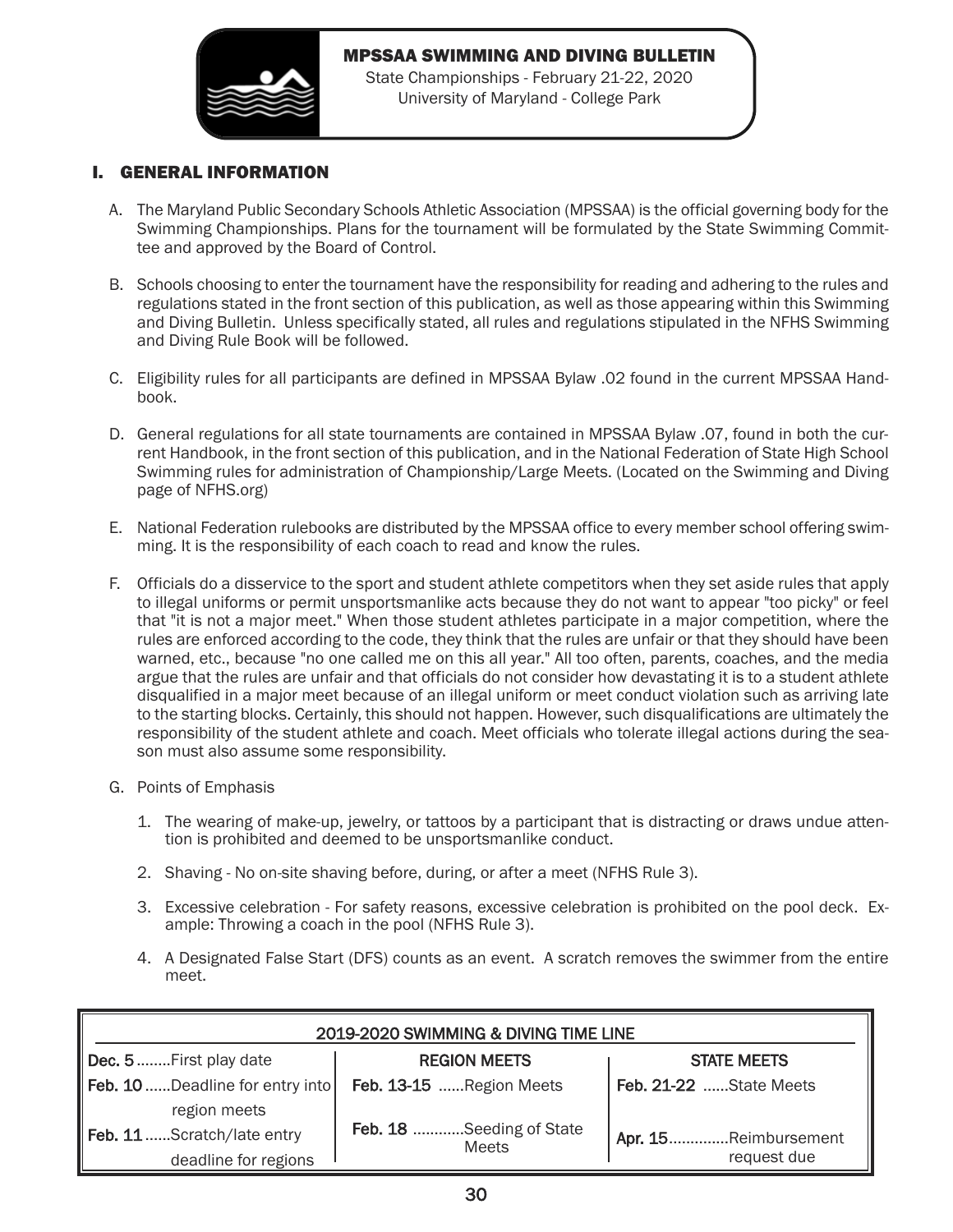- 5. Video and other image-producing devices will not be accepted as a basis for an appeal.
- H. Each school entering a meet agrees to abide by decisions made by that meet's swim committee. The referee shall resolve protests at dual, triple dual, or tri meets. Protests at the City, County, Conference, or District championships based upon classification or State Meets shall normally be resolved by the Referee. However, if deemed serious enough by the Referee and/or Meet Manager, an Appeals Committee will be convened promptly, to consist of the Meet Manager, Administrative Referee, and Referee, at the site of the meet, to render a decision. The State Rules Interpreter will be a member of the Appeals Committee at the state meet.
- I. The State Swimming Committee has approved the use of Hy-Tek Team and Meet Manager during the regular season. This software will be used during the regional and state meets. All jurisdictions must use the Windows version of HY-Tek Team Manager software to submit entries to the Region managers.
- J. There is a four event limit per competitor with no more than two of which may be individual events as per National Federation Rules.

## II. REGION AND STATE MEETS

- A. Meet Organization
	- 1. Seeding Order..............................8 lane pool ................................6 lane pool From middle lane ........................4-5-3-6-2-7-1-8 ..........................3-4-2-5-1-6
	- 2. Specific information for order of swimming events is listed below. (NFHS Rule 5)

# ORDER OF SWIMMING & DIVING EVENTS

- 3. Meet Directors will be responsible for organizing the meets, securing officials, arranging for First Aid services, scoring, and reporting to the Executive Director those who qualify for state competition. ALL MEETS shall be organized and structured in a uniform way for seeding, placement in lanes, etc.
	- a. Hand timed (HT) races shall be recorded to one one-hundredth (1/100) of a second. Fully automatic timed races (AT) shall be recorded to one one-hundredth (1/100) of a second.
	- b. All key, paid officials will be registered with the MPSSAA. It is preferred that these officials have no conflict of interest with any participants in the meet. All teams will be expected to provide the names of three adult timers for region meets and two adult timers for state meets who will stay for the duration of the meet if selected.
- 4. A coaches' meeting will be held prior to the start of their appropriate meet, unless otherwise noted.
	- a. A printed meet schedule shall be handed out at the coaches' meeting and followed as closely as possible. Any necessary schedule adjustments will be made at this time. Whether present or not, each coach is responsible for all changes made at the meeting.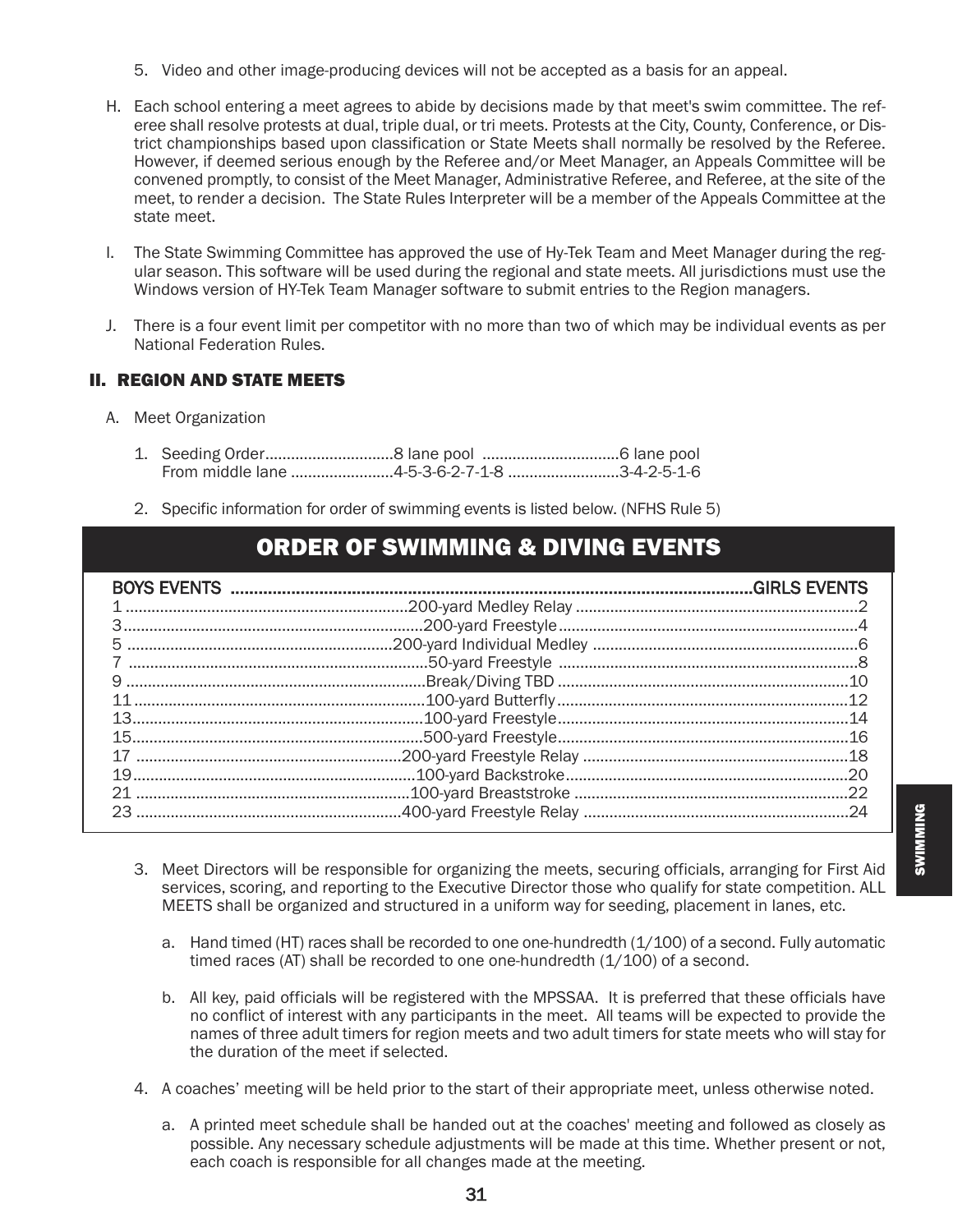- b. Entry in a relay becomes official when the team declares its four swimmers at the coaches' meeting prior to the meet. The lead swimmer and three others (in no order) will be designated for each freestyle relay. All swimmers, by stroke, will be designated for the medley relays. A form will be provided. Any changes to relays after the coaches' meeting must be put in writing listing the event, swimmer(s) added, and swimmer(s) replaced. It should be given to and approved by the Admin Referee (Swimmers must be one of the eight already declared in the Team Manager entry file.)
- c. There will also be the opportunity for deck scratches, before or immediately after the coaches' meeting, using the form provided. A scratch at any time, including missing (failing to swim in) a scheduled event; disqualifies that swimmer or the designated lead swimmer of the relay team from the rest of their scheduled meet events. Teams at the coaches' meeting may scratch relays without penalty prior to the conclusion of the meeting.
- d. Declared False Starts (DFS) can be stated at the coaches' meeting to all in attendance, including the REFEREE. A DFS made during the meet must be given to the Referee, who will let the field know before the start of the appropriate event and heat. A DFS will count as an event for that swimmer.
- 5. There will be a break of at least 15 minutes, including at least 10 minutes warm-up in the water just before the 100-yard butterfly. If there is no warm-up/warm-down pool, there will be a five-minute break following the 500 free to allow relay swimmers to get wet.
- 6. Region Meet Directors shall email final meet results to State Meet Entry Coordinator Michael Kokoski (mpssaaswimdive@gmail.com) immediately following the completion of their meet(s) for posting on MPSSAA.org and County Sports Zone.
- B. Playing Rules
	- 1. All rules not modified here shall be in accordance with the current National Federation rules.
	- 2. Eligible individuals may participate in a region meet provided they have a minimum of three weeks of supervised training and have participated in at least two MPSSAA-sanctioned meets.
	- 3. There is a 8-minute cut-off time for boys entries and 8-minute, 30-second cut-off for girls entries in the 500 freestyle events.
	- 4. Competitors must compete in school approved team uniforms. Suits and caps must meet NFHS guidelines. Team caps must be identical. Failure to comply shall result in a warning for the first offense and an event disqualification for any subsequest offense.
	- 5. Contestants are to report on the first call to the staging area.
	- 6. Team points will be scored to 16th place according to NFHS Championship Meet Scoring Rules.
- C. General Policies
	- 1. Each school shall supply its own lap counters and operators for the 500 freestyle events if requested by the Meet Director. All teams must bring stop watches for their timers.
	- 2. Only designated officials and participants shall be permitted on deck. Coaches and members of their teams shall remain in their designated areas, from which point the coach can dispatch contestants to the proper location for participation.
	- 3. Electronic audio devices are barred from use at pools during meets, especially around the starting blocks. The rule applies to spectators as well as participants. Any other devices emitting excessive noise will also be silenced.
	- 4. Photography is PROHIBITED from behind the starting blocks (this includes cell phones).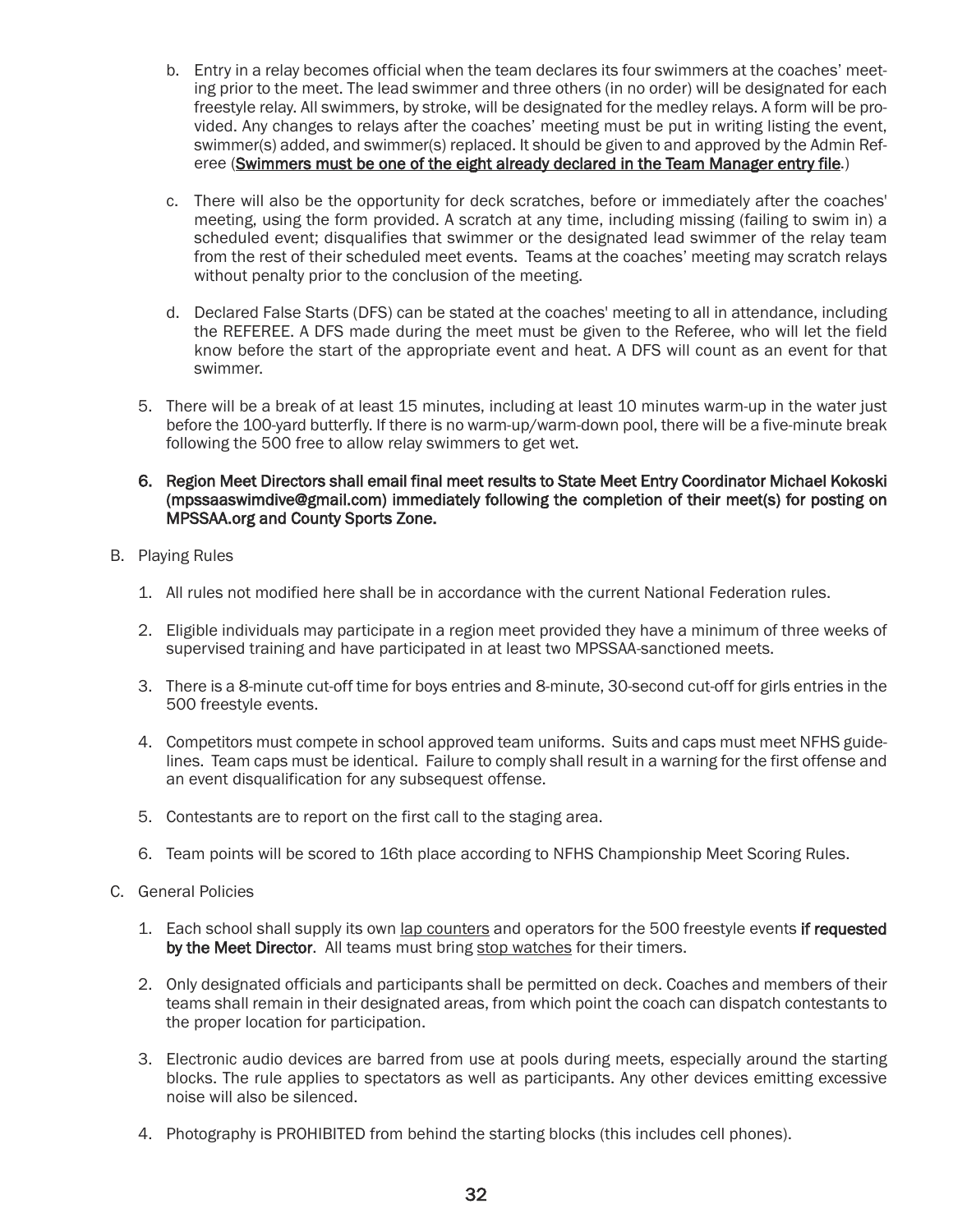#### III. REGION MEETS

- A. Meet Organization
	- 1. Any swim team that makes formal application (submits Team Manager entry files) by the established deadline (6 PM on February 10th) will be entered in the meet. Files must be emailed to the appropriate region meet managers. The Hy-tek entry report with times must be signed by coach, athletic director and principal, and faxed to the meet director by 6 PM on February 10th.
	- 2. Late entries, in the correct format, will be accepted up to 24 hours after the deadline, (Late entry deadline: 6 PM on Feburary 11th). A late entry fee of \$100 must accompany the entries. NO entries will be accepted without this fee or in an incorrect format.
	- 3. Team Manager files received after the late meet entry deadline (6 PM on Feburary 11th) will not be accepted. The burden of proof is on the school.
	- 4. The Region Meet Directors are responsible for contacting those schools whose Team Manager files are incomplete or were not received by the deadline.
	- 5. Coaches are responsible for verifying their entries before the file is submitted.
	- 6. Coaches are responsible for emailing or faxing to the Region Meet Director, a team administrative roster of coaches, manager names and three adult timers. This form must be submitted with the Hy-tek entry by the entry deadline date (6 PM on February 10th).
	- 7. This will be a timed finals meet.
	- 8. Entry Guidelines
		- a. No more than two competitors from a given school shall be allowed to enter in any individual event with documented times from a regularly scheduled swim meet in 2019-2020 (i.e., based upon a minimum of two "watch times" averaged or electronic timing). Each team will also submit their one automatic relay entry with up to eight swimmers per relay event and the documented seed time. (See II. A. 4. c. for entry in relays.) "No time" entries will not be accepted.

#### b. Competitors that are entered into, compete in, and qualify from their region meet are expected to participate in their State Championship Meet or be subject to "misconduct detrimental to the tournament" and its' penalties as found in the MPSSAA Handbook.

- 9. The Meet Director or Meet Administrator has the right to challenge any entry that is not consistent with a verifiable performance throughout the current Swimming Season. The Meet Director or Meet Administrator will notify the coach of the concern.
- 10. Directions for Entry
	- a. Go to the MPSSAA Swimming page and click on the link "MPSSAA Swimming Championships Entry Page."
	- b. If Team Manager is not used during the regular season, download TM Lite and the Team Manager startup database for your region.
	- c. Create a team roster file in this database. This file must include the following information: \* Swimmer's last name, first name, middle initial (Do NOT include date of birth.). \* Gender.
		- \* Three-letter MPSSAA team code only; No LSC Code (MPSSAA Handbook pages 48-49).
		- \* Current school year (Example: Fr/So/Jr/Sr).
	- d. Create an entry file. Entry limitations (See II. B. 2.) will be enforced.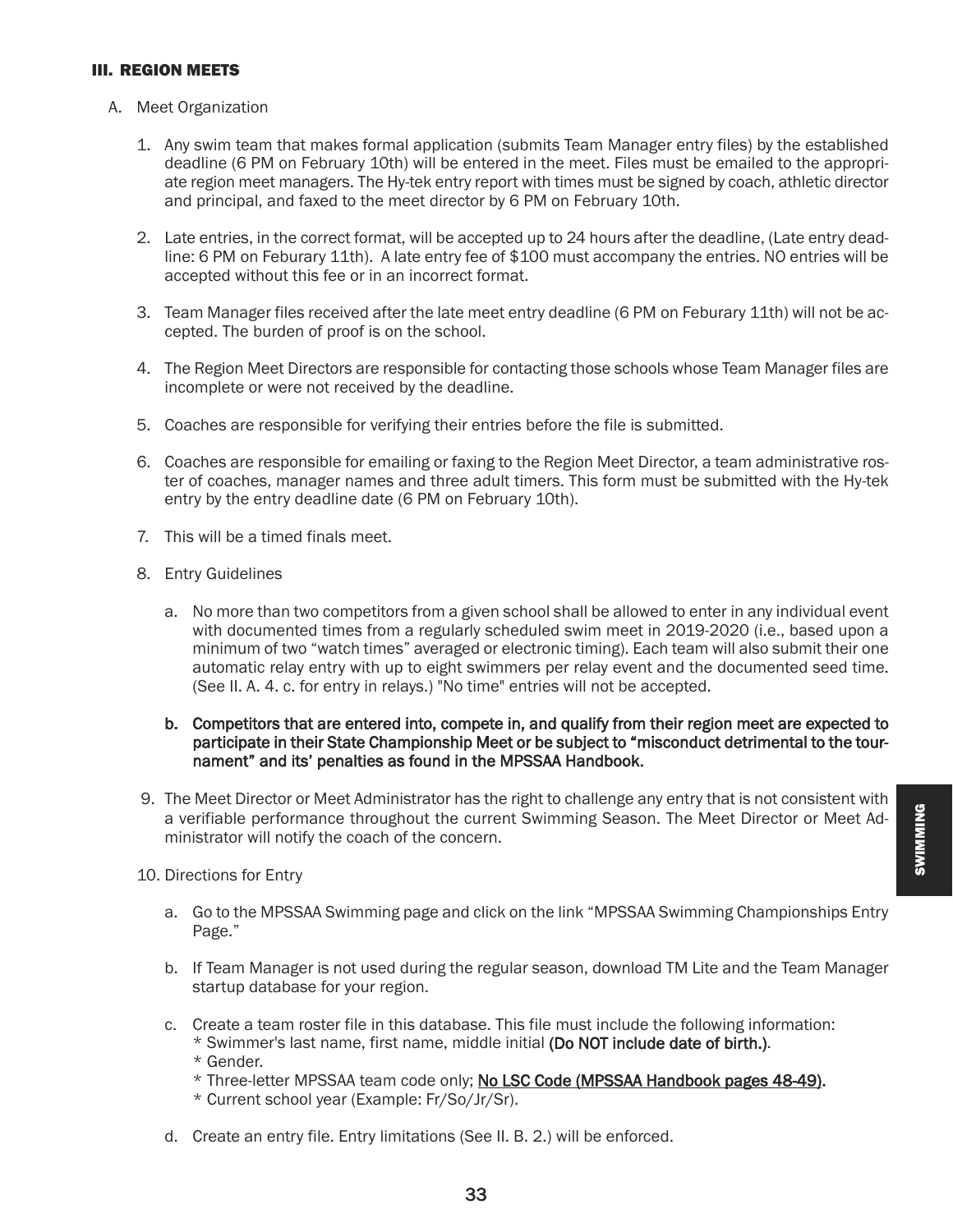- e. Export the roster file (An example of the team roster file name being exported and emailed is: LAC - Roster 001.) and the entry file (An example of the meet entry file being exported and e-mailed is: LAC-Entries 001.) from Team Manager.
- f. Print out a meet entry report from Hy-Tek, which includes proof of times. This report shall be signed by the school's Principal, Athletic Director and Swim Coach, and sent to the meet manager. A back up copy brought to the meet is strongly encouraged.
- g. Export a meet attendance report from Hy-Tek. This report is found under Reports > Meet Reports > Number of Meets Attended. Set the date filter for the current season.
- h. E-mail these four files (team roster file (zip), entry file (zip), meet entry report (pdf), meet attendance report (pdf)) to the Region Meet Manager/Hy-Tek Operator in your region. \*\*More specific instructions are available on the Entry Page.
- i. A return e-mail will be sent from the Region Meet Manager to confirm receipt of the files (This email does not confirm the validity of the entries, only the receipt of the files.).

#### 11. Diving

- a. State and Region competition will consist of 11 dives per National Federation Rule 9.
- b. Diving shall be administered by a diving referee. There will be five, seven, or nine dive judges. An announcer shall announce the dives, competitors, describe the dives, and the awards given by each judge (NFHS Rule 9).
- c. Official entry card/score sheet with divers' first and last name, and school will be sent to the appropriate Meet Managers through the jurisdictional representative at the same time the swim entries are submitted.
- d. Divers will be limited to two boys and two girls per school.
- e. The top four scores in each region will advance to the State Finals.
- f. If a region does not fill the top four spots or state qualifier must withdraw, the next highest nonqualifier (from any region) shall be invited to the State Meet in order to guarantee a full complement of finalists.
- 12. Scratches are due by 6 PM February 11th. Events will be reseeded for scratches received by this date.
- 13. After the scratch deadline (February 11th), no events will be reseeded. Deck scratches will be permitted before the start of the meet. A scratch means the swimmer from the entire meet. Teams at the coaches' meeting may scratch relays without penalty prior to the conclusion of the meeting.
- 14. There will be a meeting prior to the region meet for Region Meet Directors/Hy-Tek Operators who are unfamiliar with or who have not worked with the computer software.

#### 15. Each District Representative/Meet Director shall email their region Meet Manager backup files to State Meet Entry Coordinator Michael Kokoski (mpssaaswimdive@gmail.com) immediately following the completion of their meet(s) for the seeding of the State Meets.

- B. General Policies
	- 1. Awards: Plaques will be given to the winning boys and girls team in each classification. Ribbons will be awarded to the top eight finishers in each event. Ribbons will also be awarded to the top boy and girl diver in each region meet where it is held.
	- 2. Individuals 7 years of age and older will be charged an admission of \$6.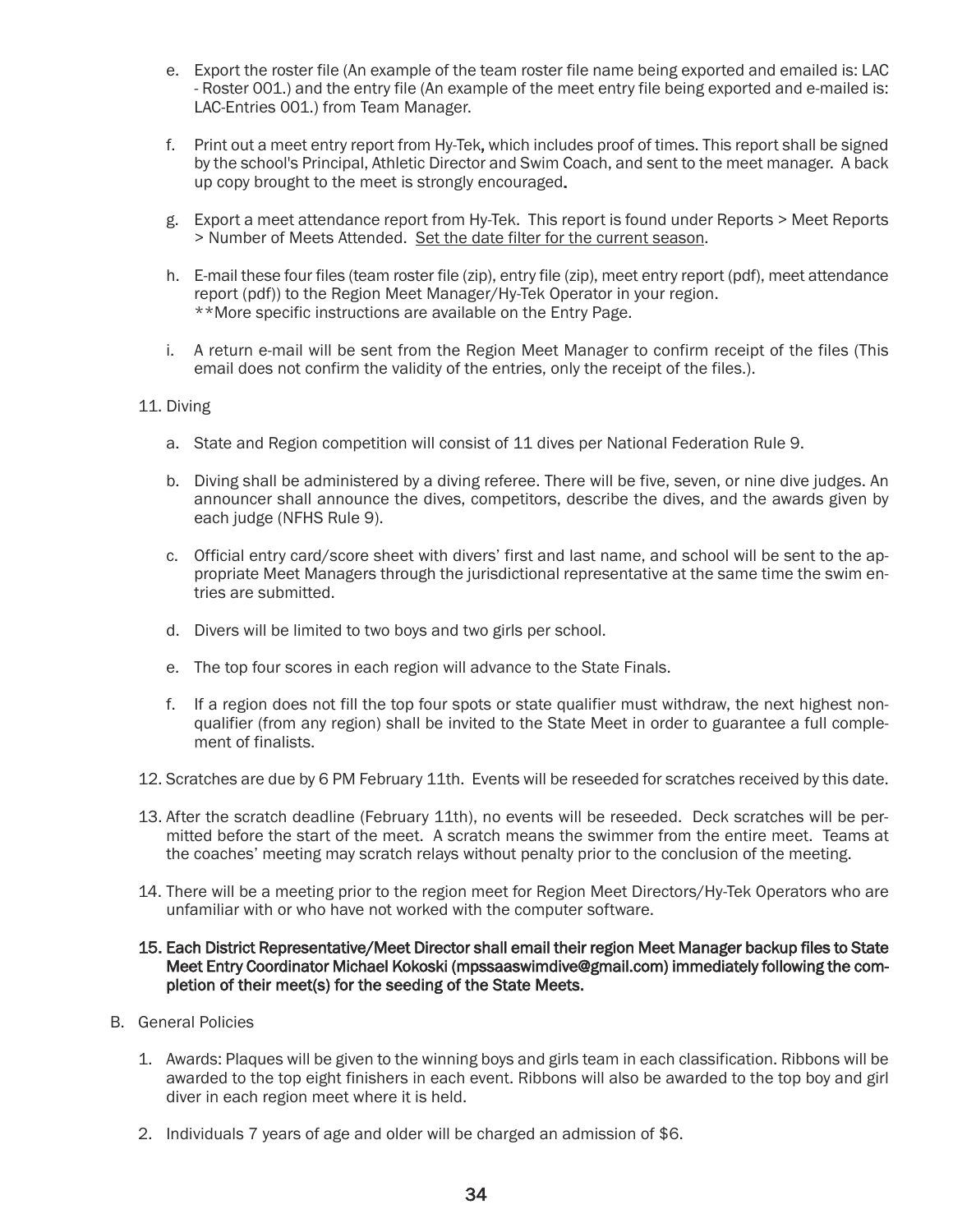## IV. STATE MEETS

- A. Meet Organization
	- 1. The State meet will be seeded from region results, based on time.

#### 2. Swimming Championships:

- a. In addition to the top three individuals and top three relay teams advancing from their region to the state meet, the individual competitors or relay teams who, in their region meet final, are among the top 12 statewide times will qualify for the state meet. (Excluding automatic qualifiers). In the event a tie for 24th, both individuals will be included.
- b. If a tie exists for third place in a region, both individuals or relay teams will qualify for states and an at-large position will be lost in that event.
- c. For individual events, the next two highest non-qualifiers (alternates) shall be invited to the state meet in order to guarantee a full complement of finalists. If both alternates have the same time, then their position as first or second alternate will be assigned randomly. An alternate may elect to not swim if doing so would create a situation in which they would exceed the allowable number of swims. Heats will not be reseeded.
- 3. Diving Championships: The top four male and female individual divers advancing from their region will compete at the state meet. If needed the next highest nonqualifier will advance in order to guarantee a full complement of finalists.
- 4. The 2020 Championships will be held February 21-22 at the University of Maryland, College Park Eppley Recreation Center. Be sure to view the "Fan Focus" on MPSSAA.org for the latest details.
	- a. Competition for diving will take place Friday, February 21st beginning at 5:00 PM.
	- b. Competition for the 4A/3A meet will take place Saturday, February 22nd at 9:30 AM.
	- c. Competition for the 3A/2A/1A meet will take place Saturday, February 22nd at 4:00 PM.
- B. General Policies
	- 1. Awards: Plaques will be given to the top boys and girls team in each classification. Medals will be awarded to the top three finishers and ribbons will be awarded to the fourth through eighth place finishers in each individual and relay event.
	- 2. Individuals 7 years of age and older will be charged an admission of \$10.

# PROJECTED MPSSAA SWIMMING & DIVING CHAMPIONSHIP DATES 2021 - February 19/20 2022 - February 25/26 2023 - February 24/25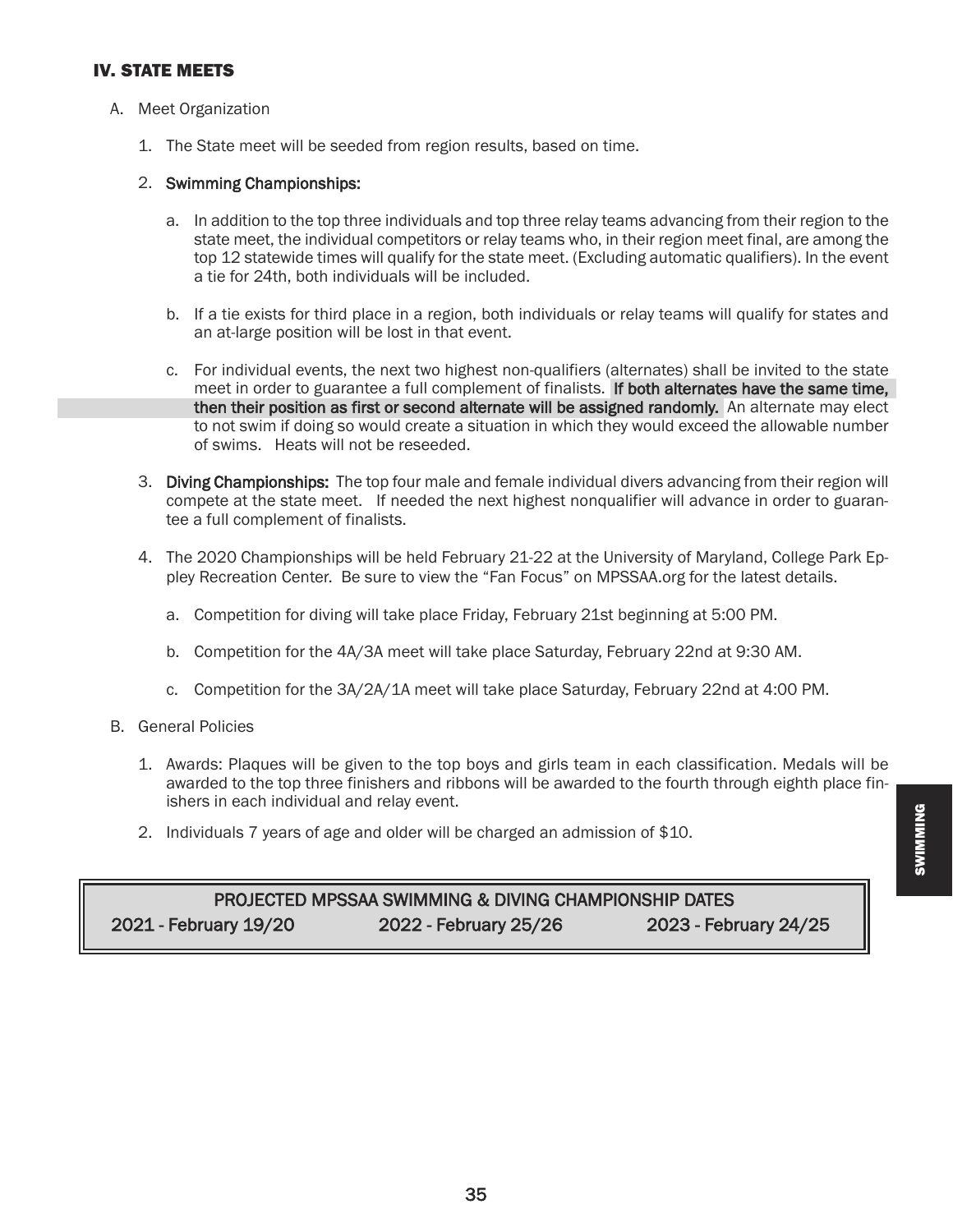# REGION DIVING MEET SCHEDULE (Girls Dive First in 2020)

4A-3A West Kennedy Shriver Aquatics Center February 13 (3:00 p.m.) 4A-3A North (inc. Frederick Co.) Kennedy Shriver Aquatics Center February 14 (3:00 p.m.)

3A-2A-1A West Kennedy Shriver Aquatics Center February 14 (3:00 p.m.)

|  |  | Entry DeadlineFeb. 11 Entry DeadlineFeb. 11 Entry DeadlineFeb. 11                            |
|--|--|----------------------------------------------------------------------------------------------|
|  |  | Meet Dir. ……………………Michael Good Meet Dir. ……………………Michael Good Meet Dir. ……………………Michael Good |
|  |  |                                                                                              |

\*\*\*Diving warm-up times shall begin one hour prior to the start of each region meet.\*\*\*

|                                                                                          | <b>REGION SWIMMING MEET SCHEDULE</b>                          |                                                                          |                                                                     |
|------------------------------------------------------------------------------------------|---------------------------------------------------------------|--------------------------------------------------------------------------|---------------------------------------------------------------------|
| 4A-3A West<br><b>Martin Luther King</b><br><b>Swim Center</b><br>February 15 (8:00 a.m.) | 4A-3A North<br>P.G. Sports Complex<br>February 15 (9:00 a.m.) | 4A-3A South<br><b>Fairland Aquatic Center</b><br>February 15 (9:00 a.m.) | 4A-3A East<br><b>Arundel Swim Center</b><br>February 15 (9:00 a.m.) |
| Entry DeadlineFeb. 11                                                                    | Entry DeadlineFeb. 11                                         | Entry DeadlineFeb. 11                                                    | Entry DeadlineFeb. 11                                               |
| <b>Meet DirJason Blanken</b>                                                             | Meet Dir. Don Layton                                          | Meet Dir. John Venit                                                     | Meet Dir. Kenny Miller                                              |
| Phone 240-286-4699                                                                       | Phone301-751-9114                                             | Phone301-725-7711                                                        | Phone410-437-6400                                                   |
| 3A-2A-1A West                                                                            | 3A-2A-1A North                                                | 3A-2A-1A South                                                           | 3A-2A-1A East                                                       |
| <b>Fairland Aquatic Center</b>                                                           | <b>Magnolia Middle School</b>                                 | P.G. Sports Complex                                                      | <b>Arundel Swim Center</b>                                          |
| February 15 (3:00 p.m.)                                                                  | February 15 (10:00 a.m.)                                      | February 15 (3:00 p.m.)                                                  | February 15 (3:00 p.m.)                                             |
| Entry DeadlineFeb. 11                                                                    | Entry DeadlineFeb. 11                                         | Entry DeadlineFeb. 11                                                    | Entry DeadlineFeb. 11                                               |
| Meet Dir. John Venit                                                                     | Meet Dir. Chris Bley                                          | Meet Dir. Don Layton                                                     | Meet Dir. Kenny Miller                                              |

\*\*\*Pool warm-up times shall begin one hour prior to the start of each region meet.\*\*\*

Phone............301-725-7711 Phone ..........301-752-1538 Phone............301-751-9114 Phone............410-437-6400

|                                   | <b>STATE MEET SCHEDULE</b>      |                                 |  |  |
|-----------------------------------|---------------------------------|---------------------------------|--|--|
| Diving Championship (All classes) | 4A-3A Swimming Championship     | 3A-2A-1A Swimming Championship  |  |  |
| <b>University of Maryland -</b>   | <b>University of Maryland -</b> | <b>University of Maryland -</b> |  |  |
| <b>Eppley Recreation Center</b>   | <b>Eppley Recreation Center</b> | <b>Eppley Recreation Center</b> |  |  |
| February 21 (5:00 p.m.)           | February 22 (9:30 a.m.)         | February 22 (4:00 p.m.)         |  |  |
|                                   | Meet Director Chris Bley        | Meet Director Chris Bley        |  |  |
| Phone 301-471-2571                | Phone 301-752-1538              | Phone301-752-1538               |  |  |

\*\*\*Pool warm-up times shall begin one hour prior to the start of each State meet.\*\*\*

Email addresses for all site directors can be found on the Swimming page of mpssaa.org.